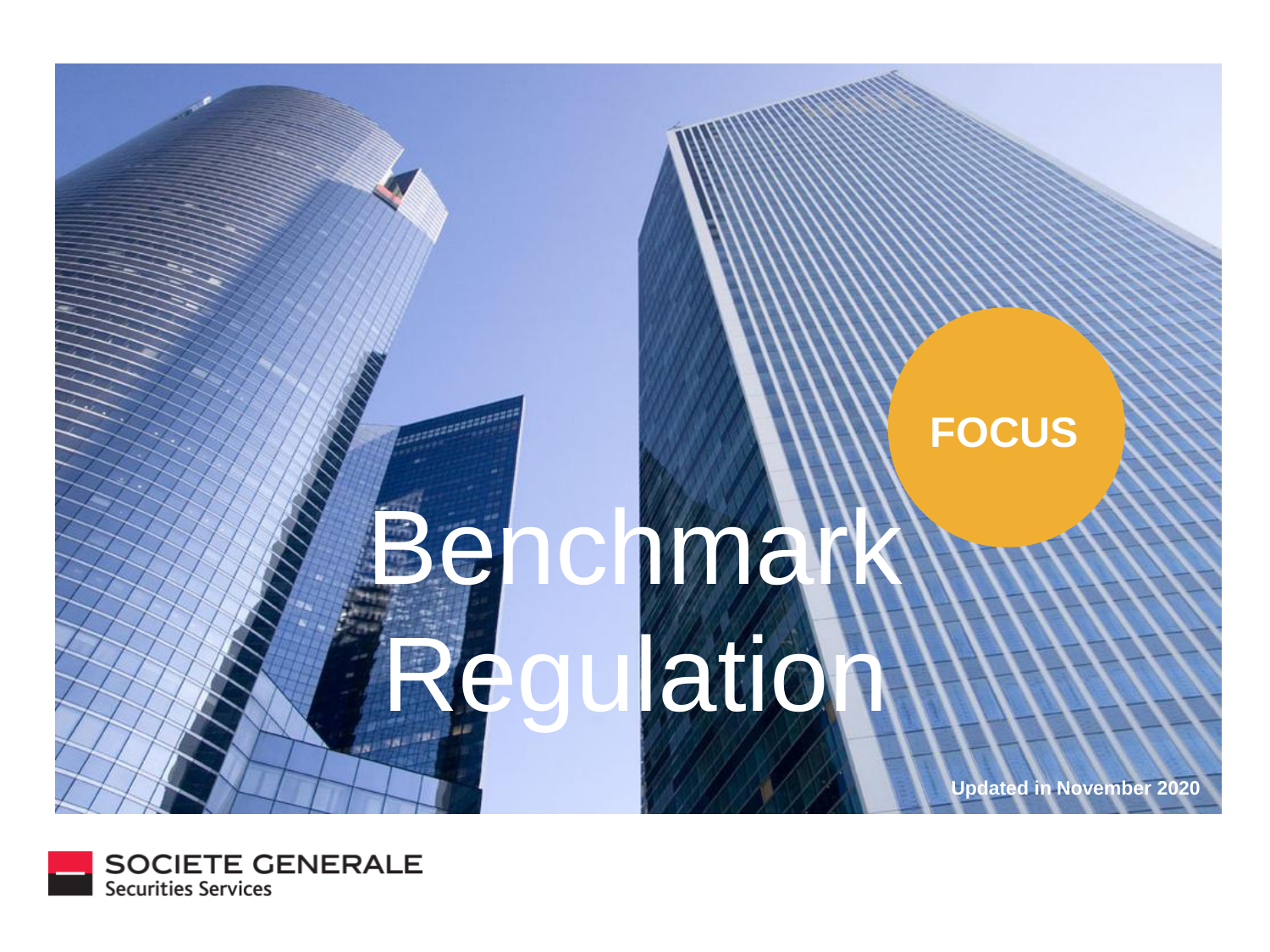

### ◼ **What is Benchmark Regulation (BMR)?**

A framework to ensure the accuracy and integrity of benchmarks produced or used in the EU

**An index is** any figure published or "made available to the public" and regurlarly determined

#### **A benchmark is**:

− Any index by reference to which the amount payable under an instrument/contracts, or the value of an instrument, is determined

#### or

- − An index that is used to measure the performance of an investment fund
- **Aims of BMR** : restore confidence in benchmarks and protect consumers and investors through greater transparency

◼ **Scope of entities** :

- Benchmark Administrators
- Benchmark Contributors

**SOCIETE GENERALE** 

**Securities Services** 

Benchmark EU-supervised Users

- **BMR introduces obligations** for benchmarks Administrators, Contributors and Users notably on:
	- − conflict of interest management
	- − governance and controls over the benchmark-setting process, methodologies using sufficient, accurate and representative data
- ◼ **Categories of benchmarks**: critical, significant or non-significant (depending on the extent of their use)

#### ■ **Transition period:**

BMR regulation applied from 1rst January 2018, with a transition period ending 1rst January 2022 (for critical benchmarks and for 3rd-countries benchmarks), and 1rst January 2020 for other benchmarks